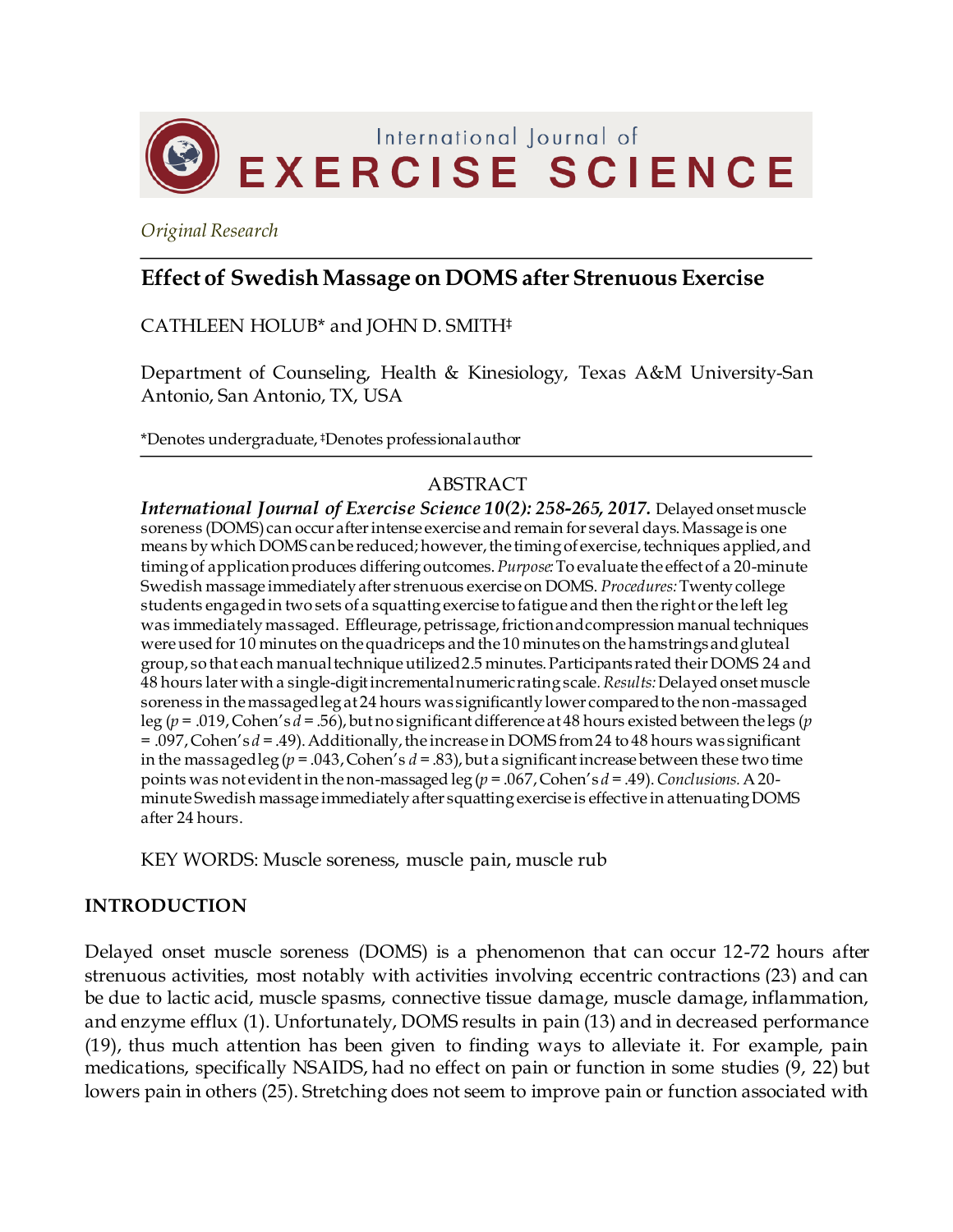DOMS (10, 16) nor does ice water immersion (20). Some evidence exists that warming up may (14) or may not (10) be effective in reducing DOMS, and other studies indicate contrast water therapy reduces pain and aids in recovery of DOMS (12, 27), and again others do not (26). Other sources of therapy, such as ultrasound (4), electrical nerve stimulation (5), and laser therapy (3) have not been found to be effective in lowering DOMS.

A very promising means for reducing DOMS is massage therapy. Although there is some evidence to suggest massage aids in performance recovery during DOMS (17) the consensus is that it has no substantial effect after DOMS-inducing exercise (19). On the other hand, massage has been shown to reduce pain associated with DOMS with as little as a 10-minute application 2-3 hours after DOMS-inducing exercise (21, 31), after a 20- or 30-minute massage 2 hours after exercise (8, 11), and with as much as 4 days of daily massage (24). Many other findings support the effectiveness of massage on reducing DOMS-associated pain (7) but discrepancies still exist. For example, an 8-minute massage immediately and 24 hours after DOMS-inducing exercise did not lower soreness rating (28) nor did a 10-min massage immediately and 2 hours post exercise (15). The popularity for using massage as pain control, therefore, needs further exploration to support such claims. The purpose of this study was to explore the role of massage on DOMS after a bout of DOMS-inducing exercise. It was hypothesized DOMS would be significantly reduced 24 and 48 hours after a 20-minute massage immediately after exercise.

### **METHODS**

#### *Participants*

This study was approved by the University's Institutional Review Board. A convenient sample of 20 college student volunteers (table 1) read and signed an informed consent prior to the start of the study. Inclusion criteria included any college student aged 18-40 years with no adverse health conditions. Participants were excluded if they had the following: pregnancy, current use of medication for pain control, and presence of any lower extremity condition or injury precluding exercise. All participants completed a physical activity readiness questionnaire prior to participating and were instructed to avoid strenuous exercise, particularly eccentric exercise, four days prior to the intervention. Participants were also asked not to consume caffeinated products during their involvement in the study. Finally, participants were asked to wear lose clothing in order to easily expose the sites to be massaged. The first participant to enter the study was assigned the right leg, the second the left leg, and alternating thereafter.

#### **Table 1.**Participant characteristics.

|        | Total $(N=20)$    | Males $(n=13)$ | Females $(n=7)$  |
|--------|-------------------|----------------|------------------|
| Age    | $25.8{\pm}4.4$    | $26.0\pm4.8$   | $25.4\pm3.9$     |
| Height | $169.7 \pm 11.4$  | $167.0\pm8.5$  | $174.7 \pm 14.9$ |
| Weight | 79.7±22.0         | 75.4±16.0      | 87.6±30.1        |
| BMI    | $26.9 \pm 5.0$    | 27.7±4.4       | $25.3 \pm 5.9$   |
| Squats | $238.1 \pm 217.9$ | 234.7±251.9    | 244.5±152.7      |

Note: Values are means±sd. Age=yrs., height=cm, weight=kg, squats=total performed.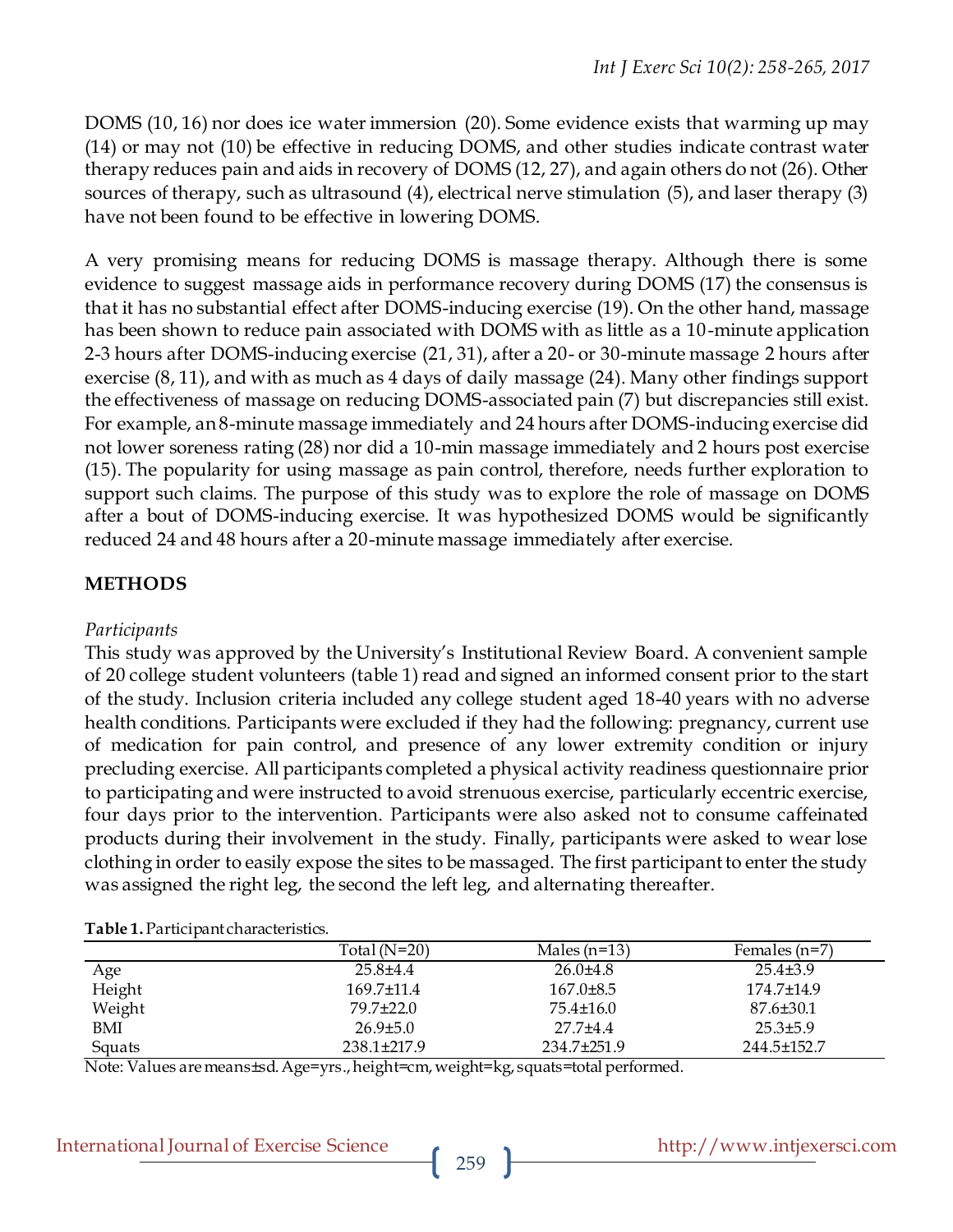# *Protocol*

Participants reported to the human performance laboratory where height and weight was measured using a Seca S-214 portable height rod (Hanover, MD) and a Detector DR400C digital body weight scale (Webb City, MO), respectively, before exercise.

Participants then performed two sets of a squatting exercise to fatigue while holding a 3.63 kg (8 lb.) dumbbell weight for men and a 2.27 kg (5 lb.) for women. The weight was held close to the chest and participants were instructed to lower their torso to a seated position then return upright at a cadence of one repetition approximately every two seconds. Once fatigued after the first set they were given one minute to rest and then performed a second set to fatigue but without the weight. If cadence slowed more than two seconds per repetition but they could still continue, they were allowed to do so. A hand tally was used by the investigator to count the repetitions.

After a brief rest to catch their breath (no more than three minutes), the participants dressed down to one layer of clothing and lay down (either supine or prone) on a standard massage table under the top sheet covering themselves. The investigator (a registered massage therapist) proceeded to drape a single leg with a diaper drape which revealed only the muscle group that received massage therapy. A quarter size dollop of Biotone massage lotion was used during massage and was reapplied if and when necessary. The investigator executed Swedish massage using effleurage, petrissage, friction, and compression manual techniques. The massage lasted 20 minutes; 10 minutes on the anterior muscles (quadriceps) and the 10 minutes on the posterior muscles (hamstrings and gluteal group), such that each manual technique utilized 2.5 minutes. There was no specific order to the technique or muscle group.

After the massage was performed, the participants dressed and were given a printed scale to measure their DOMS in both legs at 24 hours and 48 hours. This single-digit incremental numeric rating scale is commonly used to rate DOMS, with 0 indicating no pain and 10 indicating the worst possible pain. When rating DOMS, participants were asked to gently perform one body squat, bend the legs at the knee while keeping the hips straight in a standing position, and gently palpate the front and back of the legs. Participants were contacted by the investigator at 24 hours as a reminder to rate their DOMS, then turned in the scale at 48 hours at which time they rated their DOMS again.

# *Statistical Analysis*

All analyses were performed using IBM SPSS Statistics 23.0 for Windows (IBM SPSS, Armonk, NY). A 2 (leg) X 2 (time) factorial ANOVA with repeated measures on the second factor was used to assess significant differences in DOMS between legs and within time, with alpha set at 0.05. The Sidak correction was used to control familywise error rate for multiple comparisons. Cohen's *d* effect size (ES) was calculated as  $ES = (M_1 - M_2)/s_c$ , and was used to estimate the the degree to which massage influenced DOMS. An ES of 0.8 or greater was considered large, 0.5 moderate, and 0.2 or less was small. Mean scores of DOMS at 24 hours was subtracted from 48 hours for the massaged and non-massaged legs, resulting in difference scores for each leg. A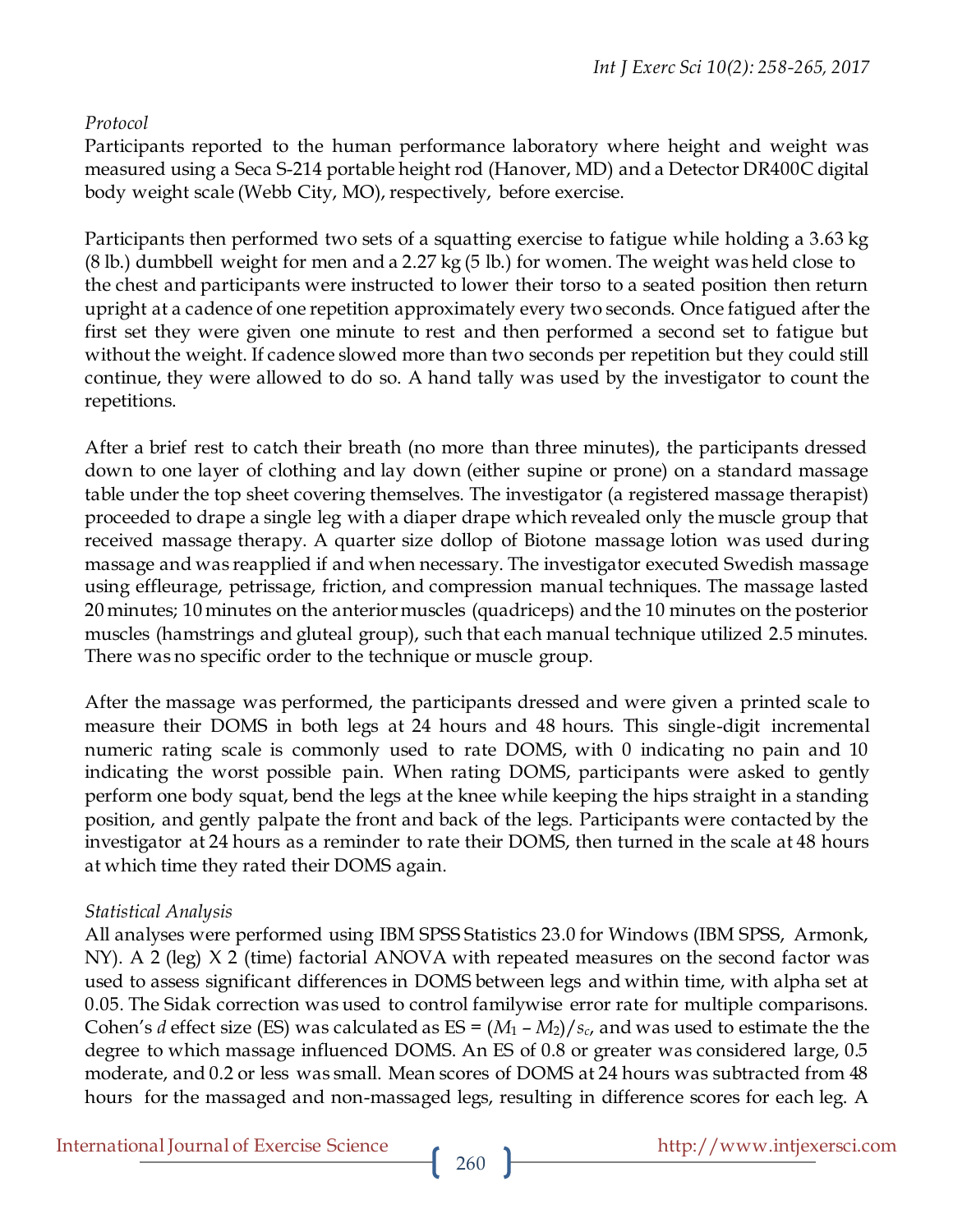paired *t*-test was then used to determine if the change in DOMS between legs at 24 to 48 hours was significant.

#### **RESULTS**

Results indicate significant differences  $(F_{(3, 17)} =$ 6.69,  $p = .003$ ) in the model, with pairwise comparisons specifying a significantly lower DOMS in the massaged leg at 24 hours compared to the non-massaged leg (*p* = .019, Cohen's *d* = .56). No significant difference was noted between the kegs, however, at 48 hours (*p* = .097, Cohen's *d* = .49). While DOMS was significantly elevated in the massaged leg from 24 to 48 hours (*p* = .043, Cohen's *d* = .83), this was not the case for the non-massaged leg (*p* = .067, Cohen's *d* = .49). The non-interactive effect of soreness ratings is illustrated in figure 1 and confidence intervals are displayed in table 2.

Figure 2 illustrates the difference scores from 24 to 48 hours between the massaged and nonmassaged leg, which was not significantly different  $(t_{(19)} = 0.18, p = .423, \text{Cohen's } d = .10).$ 

#### **DISCUSSION**

These findings suggest massage is beneficial in lowering DOMS for the first 24 hours after an acute bout of squatting exercise. Not only was the finding significant, there was also a moderate effect size to support this finding. While no statistical difference was found between the massaged and non-massaged leg at 48 hours, the effect size was still moderate and average pain rating was still lower in the massaged leg. Other studies demonstrate DOMS continues to increase after 24 hours as well as the significant effects of massage on DOMS at 48 hours (11, 21, 24). While this study also demonstrated greater DOMS after 24 hours, the finding of a non-significant effect of the massage at 48 hours could have been due to



**Figure 1**. \*Rating of soreness was significantly lower in massaged leg compared to non-massaged leg after 24 hours (p=.019). †Rating of soreness was significantly greater in the massaged leg after 48 hours compared to 24 hours (p=.043).

**Table 2**. Confidence intervals (95%) for difference in DOMS between condition and time.

|                  | Upper   | Lower   |
|------------------|---------|---------|
| ML-NML at 24 hrs | $-2.29$ | $-0.15$ |
| ML-NML at 48 hrs | $-2.17$ | 0.12    |
| 24-48 hrs ML     | $-2.51$ | $-0.03$ |
| 24-48 hrs NML    | -2.20   | -0.05   |

Note: Values are based on a 0-10 rating scale. ML=massaged leg, NML=non-massaged leg.

24-48 hr Difference in DOMS Rating between Massaged and Non-Massaged Leg Soreness Rating<br>(difference between 24 & 48 hrs)<br> $\frac{1}{6}$ <br> $\frac{1}{6}$ 

Massaged Non-Massaged **Figure 2.**There was no significant difference in the difference scores of 24-48 hour soreness rating time points between the massaged and nonmassaged  $\log (p > .05)$ .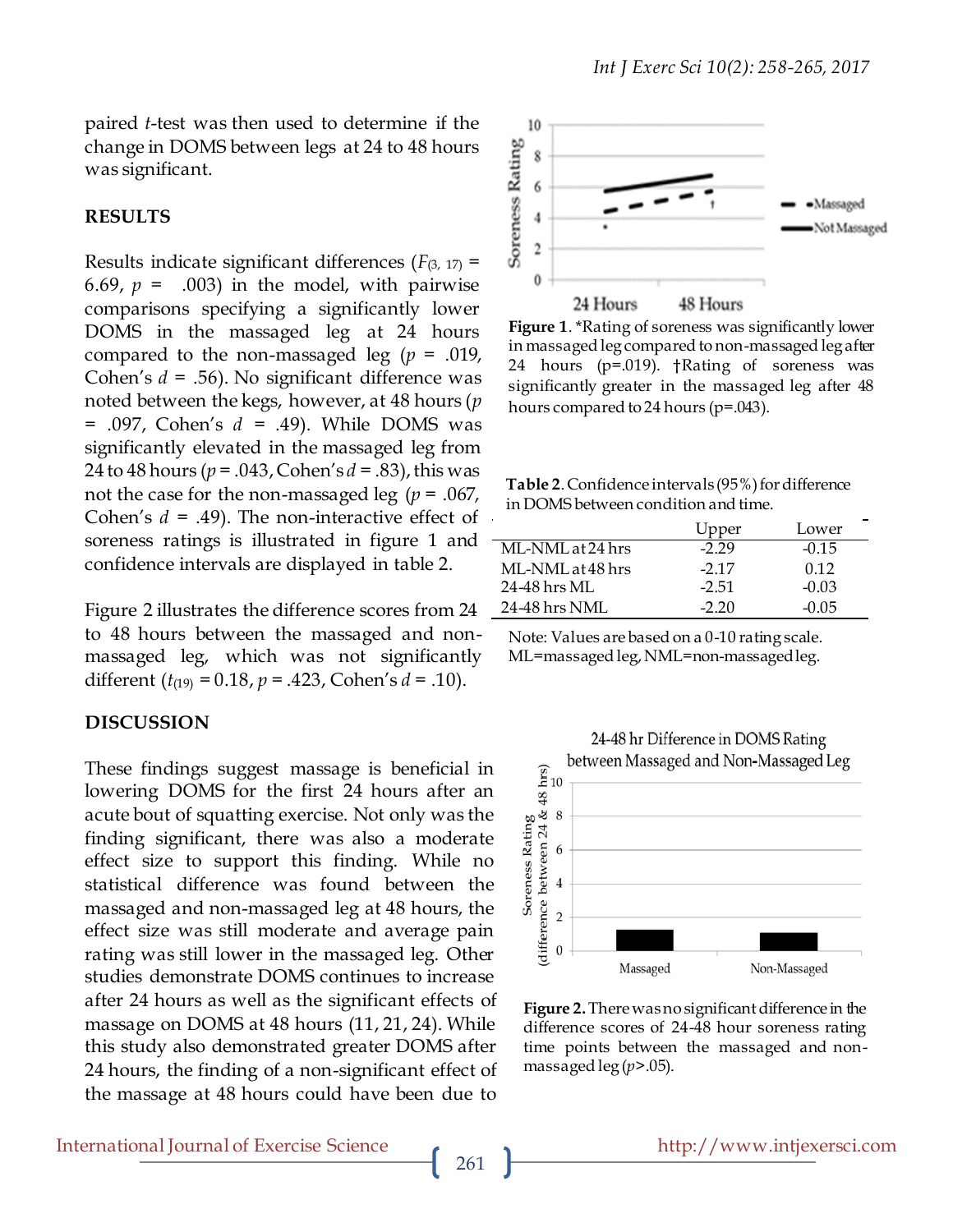the type of exercise performed by the participants, the timing of the massage, and/or the type and intensity of the massage. In the current study, it is clearly evident that the exercise performed by the participants induced DOMS. Ratings were collected up to 48 hours, at which point DOMS was greatest, and had a 72-hour rating been assessed, it is possible they would have continued to rise. In any case, DOMS was greater after 24 hours, demonstrating the effect of the exercise to elicit soreness.

In the current study, it seems that massage had its greatest effect during the first 24 hours. This is indicated by the significant difference in DOMS between legs for the 24-hour rating but not the 48-hour rating, and is supported by the non-significant finding between the difference scores within each leg from 24 to 48 hours (figure 2). In other words, soreness did not decrease at a greater rate in either leg from 24 to 48 hours, suggesting the lower ratings in the massaged leg at 48 hours was due to the reduced ratings at 24 hours. Whereas this study applied massage immediately after exercise, other studies waited 2-3 hours before applying the massage (11, 8, 21, 31), which could be attributed, in part, to differences in findings.

The degree to which methodology and participant selection among studies differ in the literature is most likely the cause of inconsistent findings on DOMS ratings after massage (1). Some studies found no effect of an 8-10 minute massage on DOMS (15, 18) while others found a 10-minute massage to lower DOMS (31), thus suggesting a difference in another part of the methodology can be attributed to these conflicted findings. The current study employed a 20 minute massage, which resulted in similar DOMS rating patterns in other studies that performed massage in a similar time frame (11, 17). Despite differences in methodologies, it is generally accepted that massage can lower DOMS after a bout of high intensity exercise (7) and this study supports this conclusion.

The mechanisms by which massage affects DOMS have also been explored in an attempt to clarify how it works. Smith et al. (21) demonstrated lower serum creatine kinase levels in massaged participants, which was associated with elevated neutrophils and serum cortisol. The authors postulated that massage may have interfered with emigration of neutrophils from the circulation into the tissue spaces and/or that cortisol, a glucocorticoid with anti-inflammatory and analgesic properties, may have been elevated as a result of the body perceiving the massage as a stressor. In a review by Nelson (18), however, it is stated the effect of massage on cortisol levels is still unclear but that there is evidence serotonin and dopamine are released with massage. While creatine kinase has been found to be lower after massage in other studies (31), it is primarily a marker for muscle damage and may not be a good correlate with pain (2). Some have demonstrated increases in local circulation after massage (30) while others have shown massage does not seem to elevate arterial or venous mean blood velocity above resting levels (24), yet evidence does exist for massage's role in reducing inflammation by attenuating production of inflammatory markers and activating signaling pathways for mitochondrial biogenesis (6). Still, the exact mechanism of how massage affects ratings of DOMS is unclear, as pain is viewed as psychological, can be tolerated differently by different people, and viewed differently among different people. These mechanistic findings are, in part, a means to explain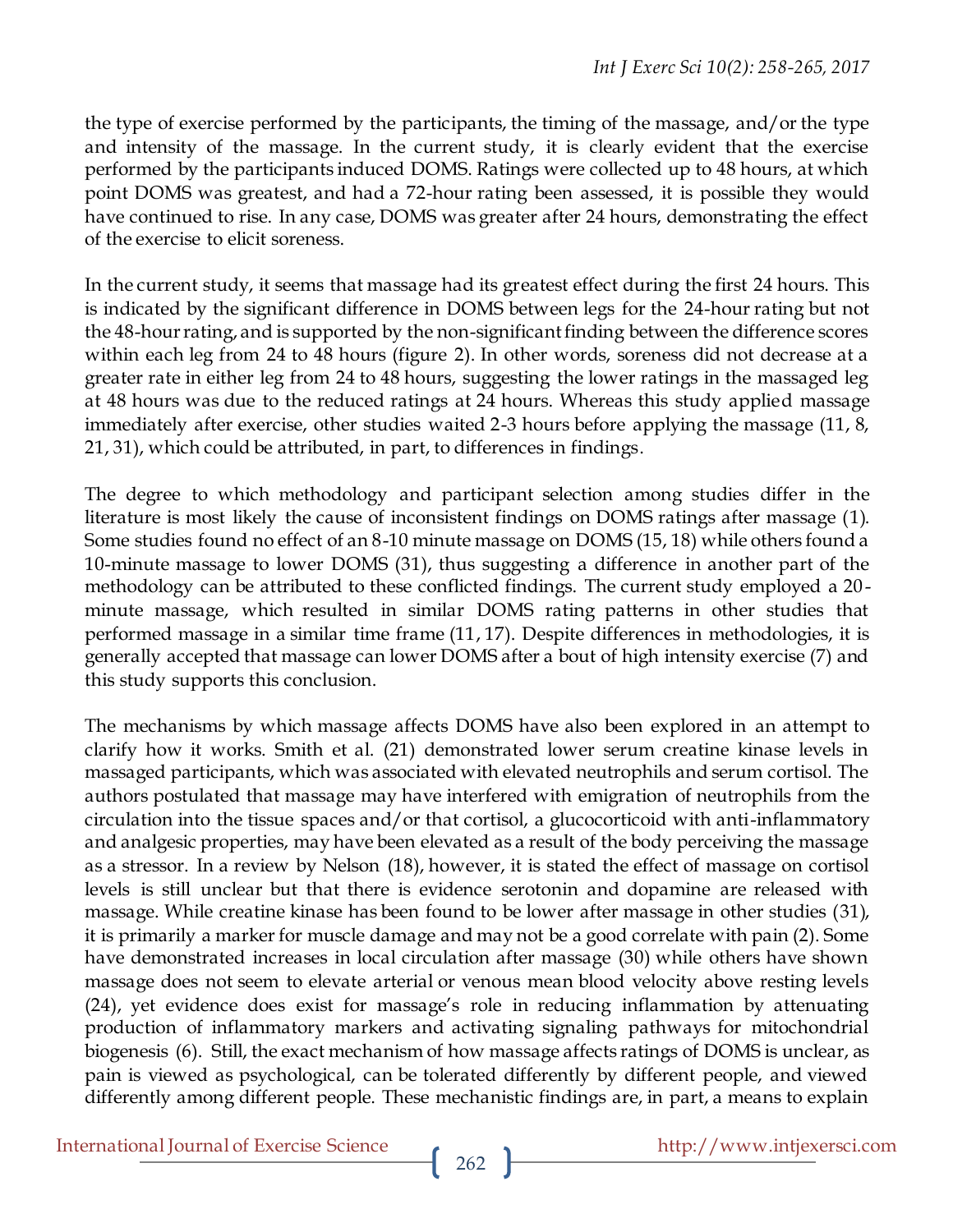massage's role on muscle function in a DOMS state, of which massage seems to have little to no effect (29).

As with all studies, this study poses limitations. For example, this study utilized a control leg for comparison, with this leg receiving no treatment at all. The psychological effect of the massage cannot be ruled out, as participants may have expected the touching and manipulation to have an effect. Since no treatment was provided for the control leg, pain ratings may have been influenced just by knowing one leg was treated and the other was not.

This study also utilized a numeric rating scale, which is considered a simple scale. This and other simple scales, such as visual analog and verbal, are rather one-dimensional and do not consider additional aspects of pain, such as sensory and emotion. Had a more complex scale been used, such as a differential descriptor scale, greater insight could have been provided to the effect of the massage. In any case, using a simple scale to measure intensity of pain is quite common and a very practical means to rate DOMS in a controlled study, clinical population, or athletic population.

While it is evident massage has a positive effect on DOMS, the mechanism of this action is unclear. Future studies should explore and report mechanistic findings to add to the literature. Other studies should also explore the timing, type, and duration of the massage for optimal benefits of DOMS relief.

In conclusion, this study demonstrates the effectiveness of a 20-minute massage on reducing 24 hour DOMS. Massage can be beneficial for individuals in such states as it may reduce discomfort in the muscle after a strenuous workout or activity. While performance may not be at the level prior to the DOMS state, massage may have a practical application in allowing an individual to better tolerate movement.

### **REFERENCES**

1. Cheung K, Hume P, Maxwell L. Delayed onset muscle soreness: treatment strategies and performance factors. Sports Med 33(2): 145-164, 2003.

2. Clarkson PM,Byrnes WC,McCormick KM,Turcotte LP, White JS. Muscle soreness and serum creatine kinase activity following isometric, eccentric, and concentric exercise. Int J Sports Med 7(3): 152-155, 1986.

3. Craig JA, Barlas P,Baxter GD,Walsh DM, Allen JM. Delayed-onset muscle soreness: lack of effect of combined phototherapy/low-intensity laser therapy at low pulse repetition rates. J Clin Laser Med Surg 14(6): 375-380, 1996.

4. Craig JA, Bradley J, Walsh DM, Baxter GD, Allen JM. Delayed onset muscle soreness: lack of effect of therapeutic ultrasound in humans. Arch Phys Med Rehabil 80(3): 318-323, 1999.

5. Craig JA, Cunningham MB, Walsh DM, Baxter GD, Allen JM. Lack of effect of transcutaneous electrical nerve stimulation upon experimentally induced delayed onset muscle soreness in humans. Pain 67(2): 285-289, 1996.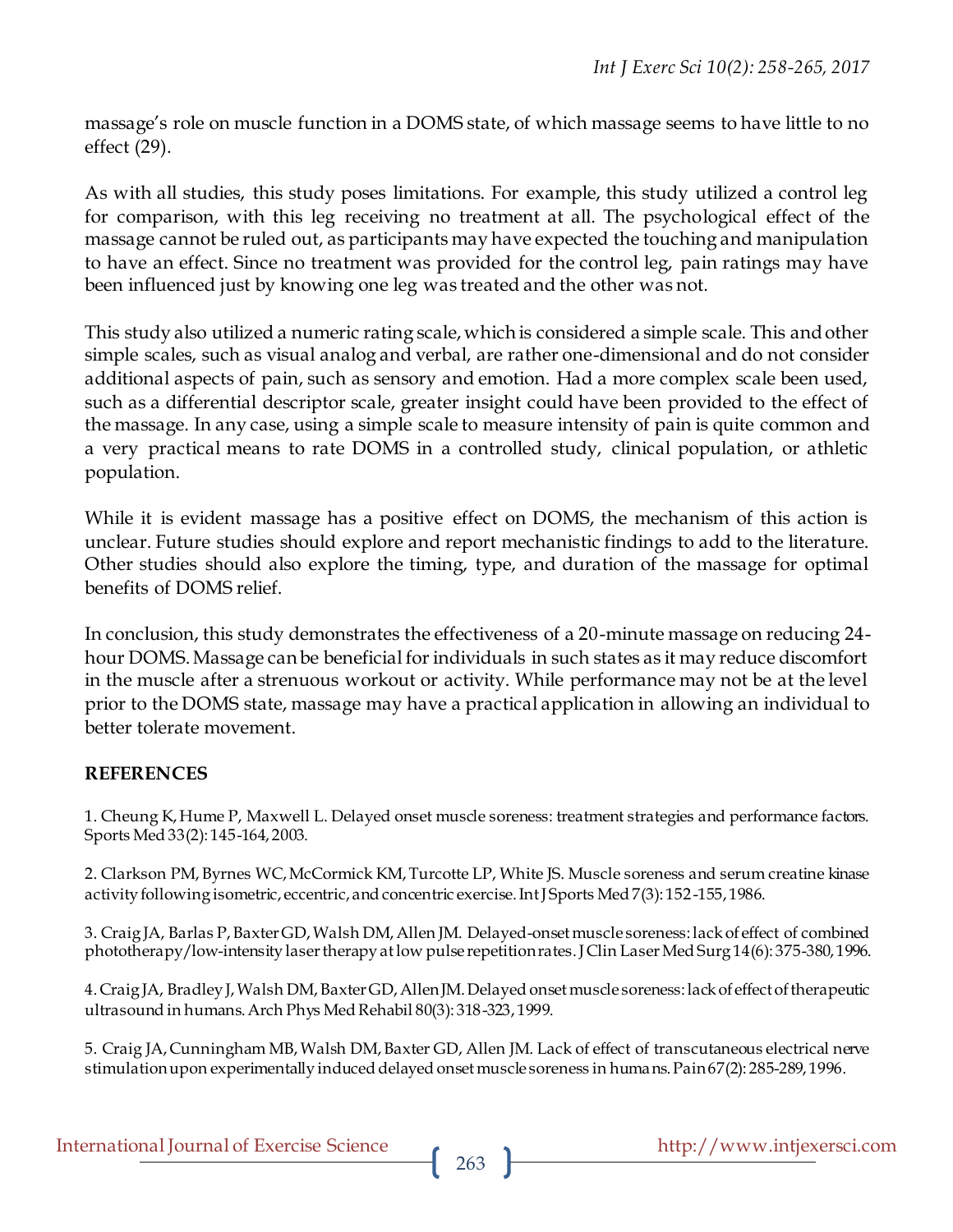6. Crane JD, Ogborn DI, Cupido C, MelovS, Hubbard A, Bourgeois JM, et al. Massage therapy attenuates inflammatory signaling after exercise-induced muscle damage. Sci Transl Med 4(119): 1-8, 2012.

7. Ernst E. Does post-exercise massage treatment reduce delayed onset muscle soreness? A systematic review. Br J Sports Med 32(3): 212-214, 1998.

8. Farr T, Nottle C, Nosaka K, Sacco P. The effects of therapeutic massage on delayed onset muscle soreness and muscle function following downhill walking. J Sci Med Sport 5(4): 297-306, 2002.

9. Gulick DT, Kimura IF, Sitler M, Paolone A, Kelly JDIV. Various treatment techniques on signs and symptoms of delayed onset muscle soreness. J Athl Train 31(2): 145–152, 1996.

10. High DM, Howley ET, Franks BD. The effects of static stretching and warm-up on prevention of delayed-onset muscle soreness. Res Q Exerc Sport 60(4): 357-361, 1989.

11. HilbertJE, Sforzo GA, Swensen T. The effects of massage on delayed onset muscle soreness. Br J Sports Med 37(1): 72-75, 2003.

12. Kuligowski LA, Lephart SM, Giannantonio FP, Blanc RO. Effect of whirlpool therapy on the signs and symptoms of delayed-onset muscle soreness. J Athl Train 33(3): 222–228, 1998.

13. Lau WY,Blazevich AJ, Newton MJ, Wu SS, Nosaka K. Assessment of muscle pain induced by elbow-flexor eccentric exercise. J Athl Train 50(11): 1140-1148, 2015.

14. Law RY, Herbert RD. Warm-up reduces delayed-onset muscle soreness but cool-down does not: a randomised controlled trial. Aust J Physiother 53(2): 91-95, 2007.

15. Lightfoot TJ, Char D, McDermott J, Goya C. Immediate postexercise massage does not attenuate delayed onset muscle soreness. J Strength Cond Res 11(2): 119-124, 1997.

16. Lund H, Vestergaard-PoulsenP, Kanstrup IL, Sejrsen P. The effect of passive stretching on delayed onset muscle soreness, and other detrimental effects following eccentric exercise. Scand J Med Sci Sports 8(4): 216–221, 1998.

17. Mancinelli CA, Davis DS, Aboulhosn L,Brady M, EisenhoferJ, Foutty S. The effects of massage on delayed onset muscle soreness and physical performance in female collegiate athletes. Phys Ther Sport 7(1): 05-13, 2006.

18. Nelson N. Delayed onset muscle soreness: Is massage effective? J Bodyw Mov Ther 17(4): 475-482, 2013.

19. Nguyen D,Brown LE, Coburn JW,Judelson DA,Eurich AD, Khamoui AV, et al. Effect of delayed-onset muscle soreness on elbow flexion strength and rate of velocity development. J Strength Cond Res 23(4): 1282-1286, 2009.

20. Sellwood KL, Brukner P, WilliamsD, Nicol A, Hinman R. Ice-water immersion and delayed-onset muscle soreness: a randomised controlled trial. Br J Sports Med 41(6): 392-397, 2007.

21. Smith LL, KeatingMN, HolbertD, Spratt DJ,McCammon MR, Smith SS, et al. The effects of athletic massage on delayed onset muscle soreness, creatine kinase, and neutrophil count: A preliminary report. J Orthop Sports Phys Ther 19(2): 93-99, 1994.

22. Stone MB, Merrick MA, Ingersoll CD, Edwards JE. Preliminary comparison of bromelain and ibuprofen for delayed onset muscle soreness management. Clin J Sport Med 12(6): 373-378, 2002. 23. Talag TS. Residual muscle soreness as influenced by concentric, eccentric, and static contractions. Res Q 44: 458- 469, 1973.

International Journal of Exercise Science http://www.intjexersci.com